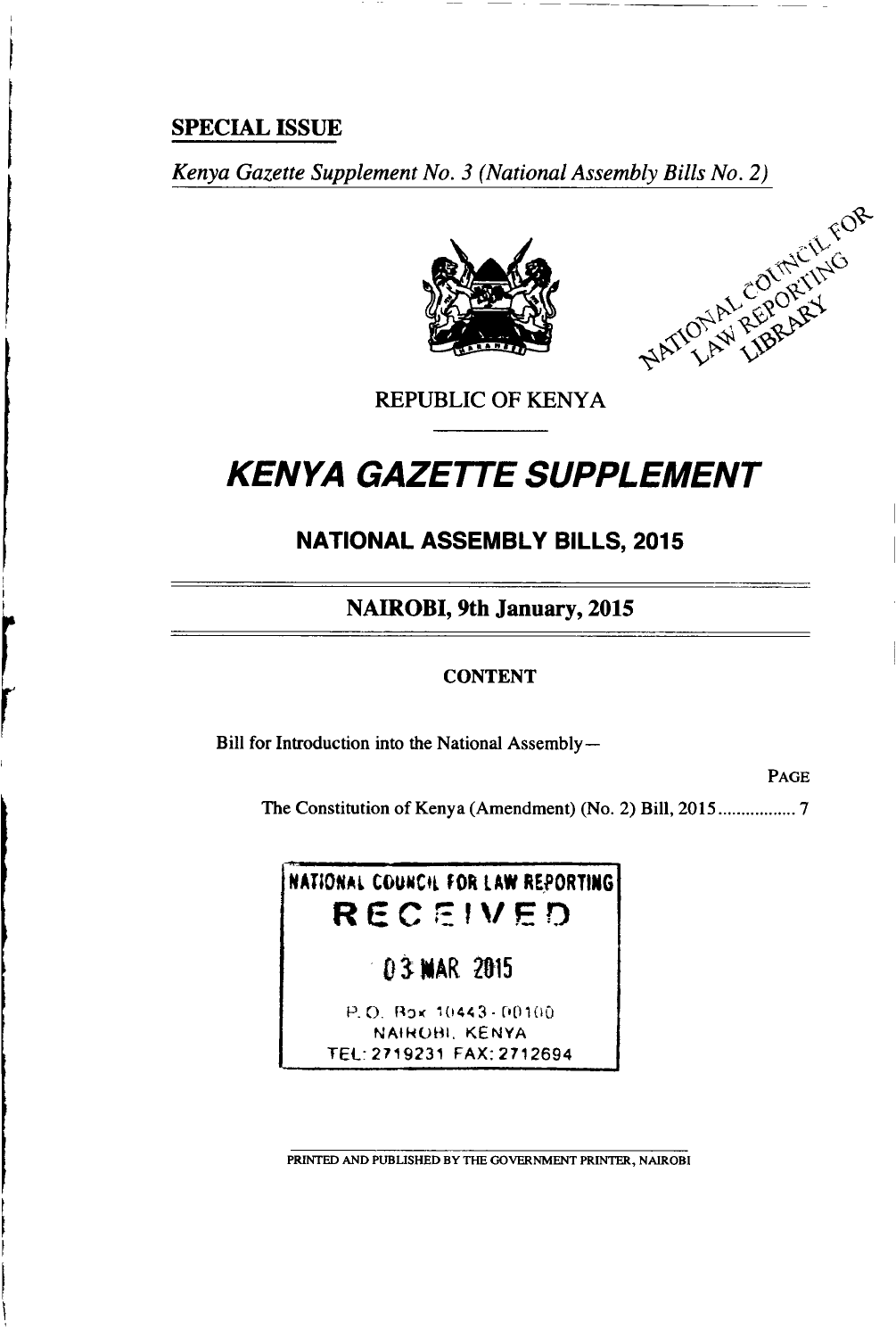#### MEMORANDUM OF OBJECTS AND REASONS

This Bill seeks to amend the Constitution of Kenya so as to prohibit the Courts from interfering with matters pending consideration or being proceeded with before Parliament, the County Assemblies or any of their Committees in line with international practice where courts only intervene after Parliament has executed its mandate. Indeed, it is only in Kenya where this sorry state of judicial curtailment of parliamentary functions exists thus severely threatening the exercise of the sovereign will of the people through their democratically elected representatives.

These amendments are intended to entrench the governance ideal of separation of powers in the functions and functioning of the arms of government and to limit interference by the respective organs of government in the internal functions of each other as may be mandated by the Constitution. While the amendments preclude the courts from interfering in the proceedings of Parliament and the County Assemblies mandated by the Constitution the amendments by implication recognize the court's by implication recognize jurisdiction to determine constitutionality of legislations made by Parliament and the County Assemblies.

In public law, Parliament and the High Court are equal and co-ordinate organs of government exercising separate constitutional functions. Therefore the High Court enjoys no supervisory powers over Parliament but its powers are limited to determining the constitutionality of laws made by Parliament.

The enactment of this Bill shall occasion additional expenditure of public funds.

Dated the 22nd May, 2014.

GEORGE KALUMA, Member of Parliament.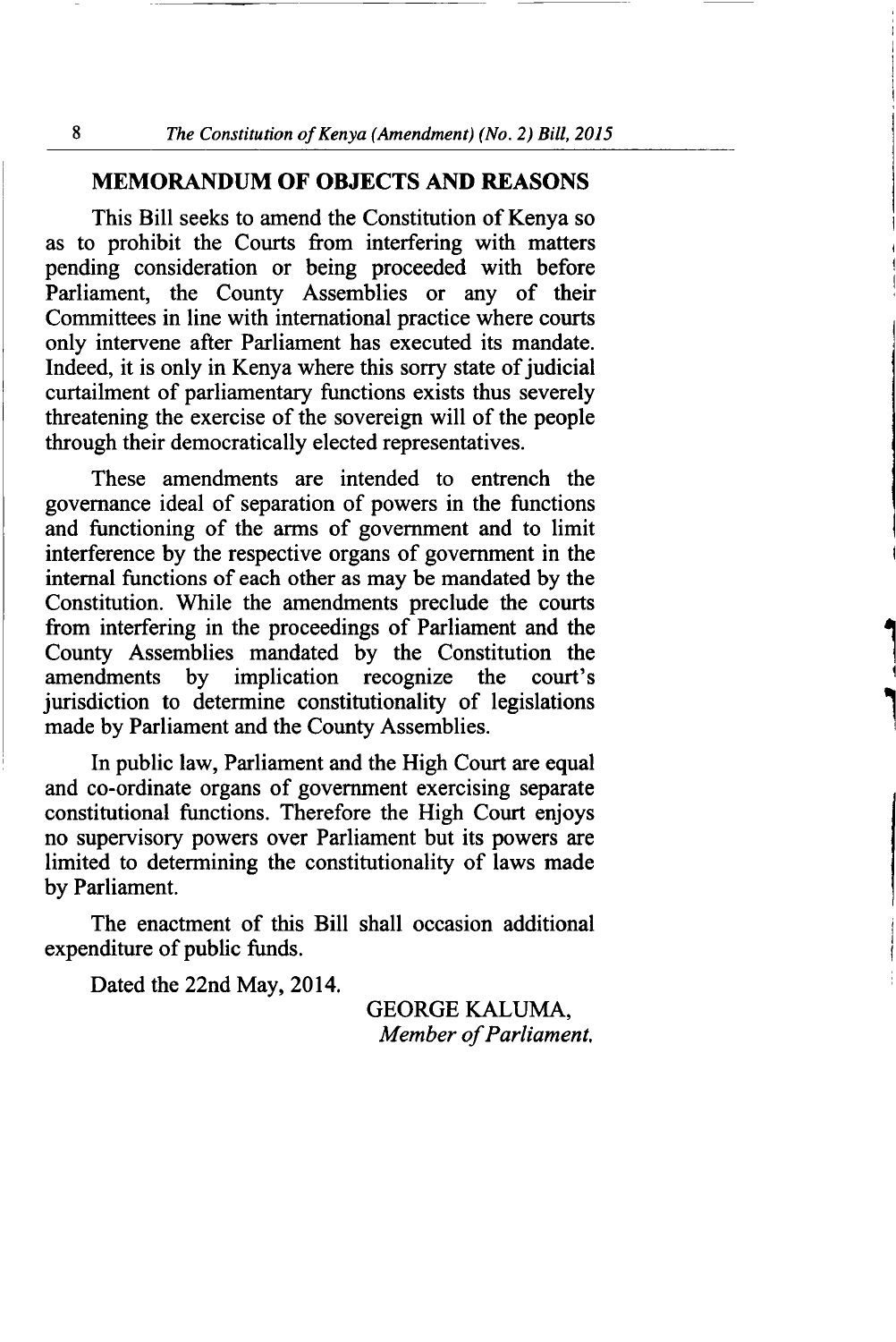Article 117 of the Constitution of Kenya which it is proposed to amend-

117. (1) There shall be freedom of speech and debate in Parliament

(2) Parliament may, for the purpose of the orderly and effective discharge of the business of Parliament, provide for the powers, privileges and immunities of Parliament, its committees, the leader of the majority party, the leader of the minority party, the chairpersons of committees and members.

Article 165 of the Constitution of Kenya it is proposed to  $amend-$ 

165. (1) There is established the High Court, which $-$ 

- (a) shall consist of the number of judges prescribed by an Act of Parliament; and
- (b) shall be organised and administered in the manner prescribed by an Act of Parliament.

(2) There shall be a Principal Judge of the High Court, who shall be elected by the judges of the High Court from among themselves.

- $(3)$  Subject to clause  $(5)$ , the High Court shall have  $-$
- (a) unlimited original jurisdiction in criminal and civil matters;
- (b) jurisdiction to determine the question whether <sup>a</sup> right or fundamental freedom in the Bill of Rights has been denied, violated, infringed or threatened;
- (c) jurisdiction to hear an appeal from a decision of a tribunal appointed under this Constitution to consider the removal of a person from office, other than a tribunal appointed under Article 144;
- (d) jurisdiction to hear any question respecting the interpretation of this Constitution including the  $d$ etermination of $-$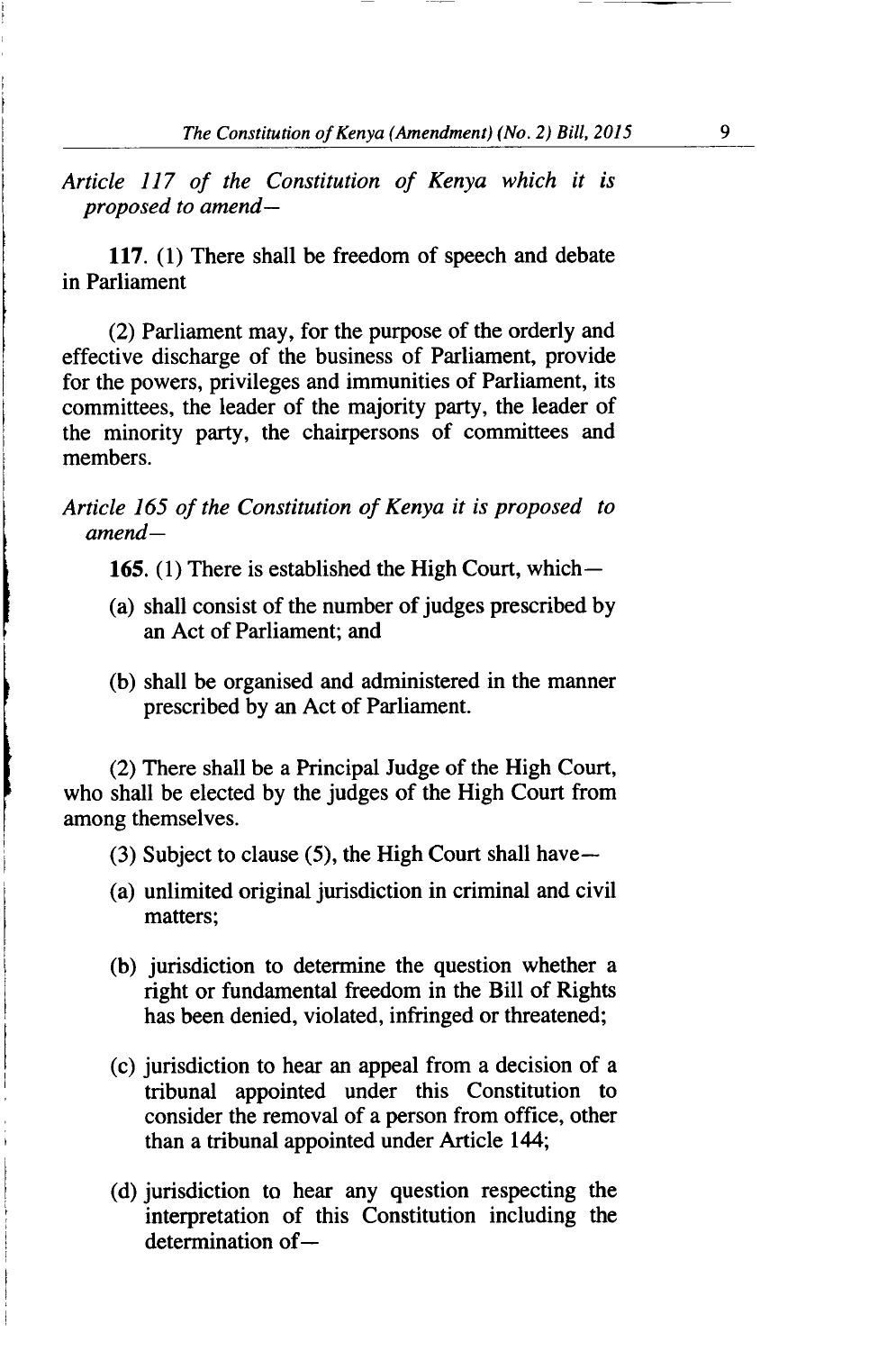- (i) the question whether any law is inconsistent with or in contravention of this Constitution:
- (ii) the question whether anything said to be done under the authority of this Constitution or of any law is inconsistent with, or in contravention of, this Constitution;
- (iii) any matter relating to constitutional powers of State organs in respect of county governments and any matter relating to the constitutional relationship between the levels of government; and
- (iv) a question relating to conflict of laws under Article 191; and
- (e) any other jurisdiction, original or appellate, conferred on it by legislation.

(4) Any matter certified by the court as raising <sup>a</sup> substantial question of law under clause (3) (b) or (d) shall be heard by an uneven number of judges, being not less than three, assigned by the Chief Justice.

(5) The High Court shall not have jurisdiction in respect of matters-

- (a) reserved for the exclusive jurisdiction of the Supreme Court under this Constitution; or
- (b) falling within the jurisdiction of the courts contemplated in Article 162 (2).

(6) The High Court has supervisory jurisdiction over the subordinate courts and over any person, body or authority exercising a judicial or quasi-judicial function, but not over a superior court.

(7) For the purposes of clause (6), the High Court may call for the record of any proceedings before any subordinate court or person, body or authority referred to in clause (6), and may make any order or give any direction it considers appropriate to ensure the fair administration of justice.